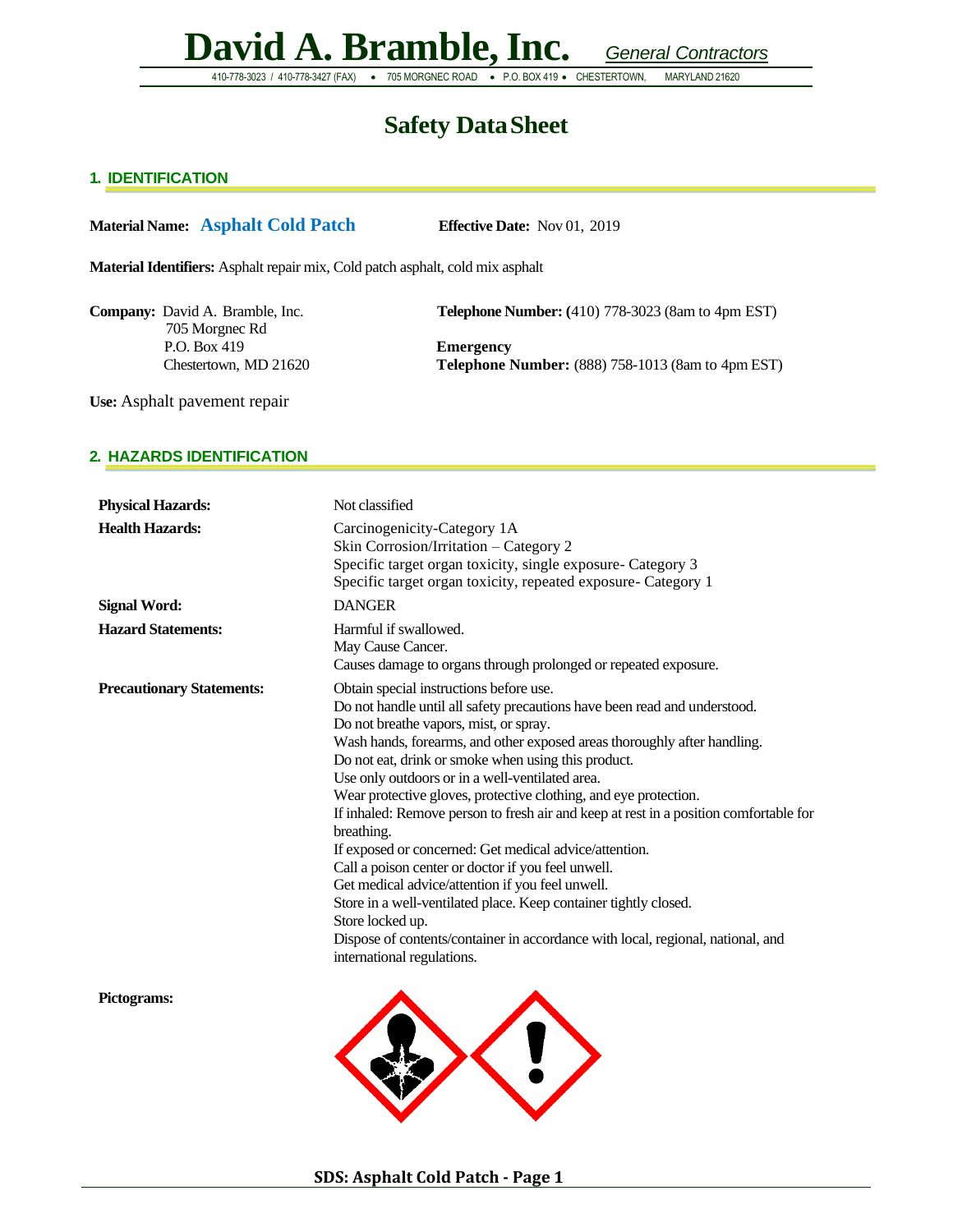410-778-3023 / 410-778-3427 (FAX) • 705 MORGNEC ROAD • P.O. BOX 419 • CHESTERTOWN, MARYLAND 21620

| <b>Other Hazards:</b>          | Exposure may aggravate pre-existing eye, skin, or respiratory conditions. Hot<br>asphalt can release toxic Hydrogen Sulfide gas! Hydrogen Sulfide can<br>accumulate in vapor space of tanks and vessels during transfer and storage of<br>this material. If stored under heat for extended periods or significantly<br>agitated, this material might evolve or release hydrogen sulfide, a flammable<br>gas, which can raise and widen this material's actual flammability limits and<br>significantly lower its auto-ignition temperature. Hydrogen sulfide is a toxic<br>gas that can be fatal. It also has a rotten egg smell that causes odor fatigue<br>very quickly and shouldn't be used as an indicator for the presence of gas. |
|--------------------------------|------------------------------------------------------------------------------------------------------------------------------------------------------------------------------------------------------------------------------------------------------------------------------------------------------------------------------------------------------------------------------------------------------------------------------------------------------------------------------------------------------------------------------------------------------------------------------------------------------------------------------------------------------------------------------------------------------------------------------------------|
| <b>Unknown Acute Toxicity:</b> | No data available                                                                                                                                                                                                                                                                                                                                                                                                                                                                                                                                                                                                                                                                                                                        |

#### **3. COMPOSITION / INFORMATION ON INGREDIENTS**

| <b>COMPONENT(S)</b><br><b>CHEMICAL NAME</b>                        | <b>CAS REGISTRY NO</b> | % by weight<br>(approx.)    | <b>GHS-US</b> classification                                                                                                                                                                                |
|--------------------------------------------------------------------|------------------------|-----------------------------|-------------------------------------------------------------------------------------------------------------------------------------------------------------------------------------------------------------|
| Aggregate (Quartz, slag, limestone,<br>dolomite, etc.)             | Not Applicable         | $\leq$ 95.5                 | Carc. 1A, H350<br>STOT SE 3, H335<br><b>STOT RE 1, H372</b>                                                                                                                                                 |
| Asphalt                                                            | 8052-42-4              | $3.15 - 5.85$               | Carc. 2, H351                                                                                                                                                                                               |
| Proprietary Fuel 1                                                 | Proprietary            | $0.4275 - 1.95$             | Flam. Liq. 3, H226<br>Acute Tox. 4 (Inhalation:dust, mist), H332<br>Skin Irrit. 2, H315<br>Carc. 2, H351<br><b>STOT RE 2, H373</b><br>Asp. Tox. 1, H304<br>Aquatic Acute 3, H402<br>Aquatic Chronic 2, H411 |
| Proprietary Fuel 2                                                 | Proprietary            | $0.045 - 0.195$             | Not classified                                                                                                                                                                                              |
| Proprietary fatty amine derivative<br>Alkanes, C10-20-branched and | Proprietary            | $0.0225 - 0.13$<br>< 0.0975 | Skin Corr. 1B, H314<br>Eye Dam. 1, H318                                                                                                                                                                     |
| Alkanes, C10-20-branched and<br>linear                             | 928771-01-1            | < 0.0975                    | Flam. Liq. 4, H227<br>Asp. Tox. 1, H304                                                                                                                                                                     |
| Sulfur                                                             | 7704-34-9              | $\leq 0.00975$              | Comb. Dust<br>Skin Irrit. 2, H315<br>Aquatic Acute 3, H402                                                                                                                                                  |
| Naphthalene                                                        | $91 - 20 - 3$          | $0.00009 - 0.0039$          | Flam. Sol. 2, H228<br>Acute Tox. 4 (Oral), H302<br>Carc. 2, H351<br>Aquatic Acute 1, H400<br>Aquatic Chronic 1, H410                                                                                        |

The specific chemical identity and/or exact percentage of composition have been withheld as a trade secret within the meaning of the OSHA Hazard Communication Standard [29 CFR 1910.1200].

#### **4. FIRST-AIDMEASURES**

**SDS: Asphalt Cold Patch - Page 2 Eye Contact:** Rinse cautiously with water for at least 15 minutes. Remove contact lenses, if present and easy to do. Continue rinsing. Obtain medical attention. Removal of solidified molten material from the eyes requires medical assistance. **Skin Contact:** Remove contaminated clothing. Drench affected area with water for at least 15 minutes. Obtain medical attention if irritation develops or persists. Cool skin rapidly with cold water after contact with molten product. Removal of solidified molten material from skin requires medical assistance.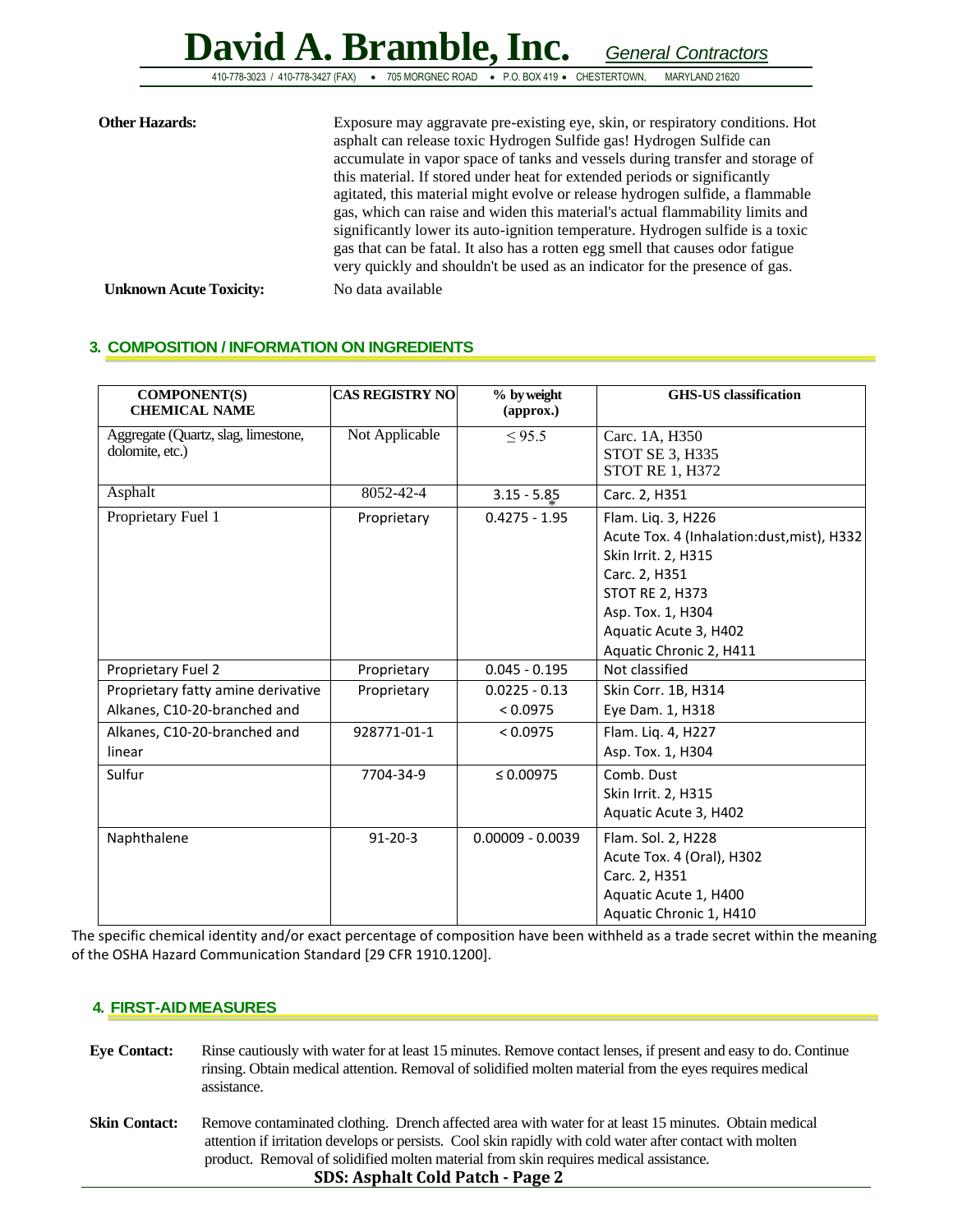410-778-3023 / 410-778-3427 (FAX) • 705 MORGNEC ROAD • P.O. BOX 419 • CHESTERTOWN, MARYLAND 21620

**Ingestion:** Rinse mouth. Do NOT induce vomiting. Obtain medical attention.

**Inhalation:** When symptoms occur: go into open air and ventilate suspected area. Obtain medical attention if breathing difficulty persists.

#### **5. FIRE FIGHTINGMEASURES**

| Suitable extinguishing media:                                     | Earth. Sand. Dry chemical, alcohol-resistant foam, carbon dioxide.                                                                                                                                                                                                                                                                                                                                                                                                               |
|-------------------------------------------------------------------|----------------------------------------------------------------------------------------------------------------------------------------------------------------------------------------------------------------------------------------------------------------------------------------------------------------------------------------------------------------------------------------------------------------------------------------------------------------------------------|
| Unsuitable extinguishing media:                                   | Do not use a heavy water stream. Use of heavy stream of water may spread<br>fire. Do not use water when molten material is involved, contact of hot<br>product with water will result in a violent expansion as the water turns to<br>steam causing explosion with massive force.                                                                                                                                                                                                |
| <b>Specific Hazards arising from the</b><br>chemical:             | <b>Fire Hazard:</b> Not considered flammable but may burn at high temperatures.<br><b>Explosion Hazard:</b> Product is not explosive. Contains a small amount of<br>hydrogen sulfide. Heating of this product and storage under elevated<br>temperatures or over long periods of time may release higher amounts of<br>flammable hydrogen sulfide.<br><b>Reactivity:</b> Hazardous reactions will not occur under normal conditions.                                             |
| Special protective equipment and<br>precautions for firefighters: | <b>Precautionary Measures Fire:</b> Exercise caution when fighting any chemical<br>fire.<br><b>Firefighting Instructions:</b> Use water spray or fog for cooling exposed<br>containers.<br><b>Protection During Firefighting:</b> Do not enter fire area without proper<br>protective equipment, including respiratory protection.<br>Hazardous Combustion Products: Carbon oxides (CO, CO2). Nitrogen<br>oxides. Hydrocarbons. Sulfur oxides. Hydrogen sulfide. Silicon oxides. |

#### **6. ACCIDENTAL RELEASE MEASURES**

| <b>General:</b> | Do not breathe vapor, mist or spray. Do not get in eyes, on skin, or on clothing. Do not handle<br>until all safety precautions have been read and understood. Use appropriate personal protection<br>equipment (PPE). Evacuate unnecessary personnel. Prevent entry to sewers and public waters.<br>Avoid release to the environment. Collect spillage. |
|-----------------|----------------------------------------------------------------------------------------------------------------------------------------------------------------------------------------------------------------------------------------------------------------------------------------------------------------------------------------------------------|
| Disposal:       | Clean up spills immediately and dispose of waste safely. Transfer spilled material to a suitable<br>container for disposal. Contact competent authorities after a spill. If melted: allow liquid to solidify<br>before taking it up. If spilled directly onto the ground, remove sufficient soil to ensure material is fully<br>recovered.               |

#### **7. HANDLING AND STORAGE**

| General:                      | Wash hands and other exposed areas with mild soap and water before eating, drinking or<br>smoking and when leaving work. Avoid contact with eyes, skin and clothing. Obtain special<br>instructions before use. Do not handle until all safety precautions have been read and<br>understood. Do not breathe dust/fume/mist/vapors/spray. Handle in accordance with good<br>industrial hygiene and safety procedures. |
|-------------------------------|----------------------------------------------------------------------------------------------------------------------------------------------------------------------------------------------------------------------------------------------------------------------------------------------------------------------------------------------------------------------------------------------------------------------|
| <b>Storage Conditions:</b>    | Comply with applicable regulations. Keep container closed when not in use. Store in a dry, cool place.<br>Keep/Store away from direct sunlight, extremely high or low temperatures and incompatible materials.                                                                                                                                                                                                       |
| <b>Incompatible products:</b> | Strong acids, strong bases, strong oxidizers. Chlorates. Reducing agents. When molten: water.                                                                                                                                                                                                                                                                                                                        |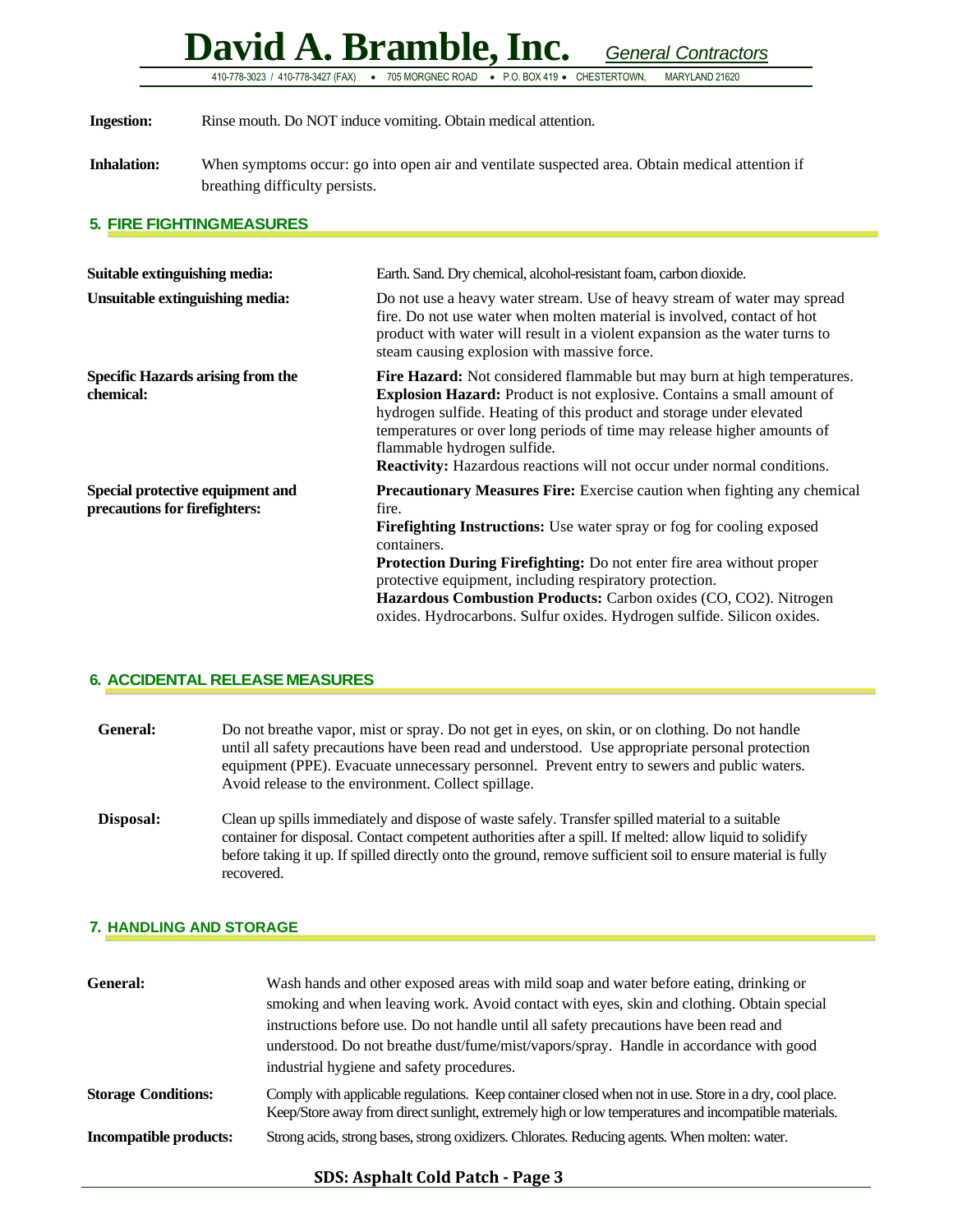#### **8. EXPOSURE CONTROLS AND PERSONALPROTECTION**

| <b>Engineering Controls:</b>                          | Emergency eye wash fountains and safety showers should be available in the<br>immediate vicinity of any potential exposure. Ensure adequate ventilation, especially in<br>confined areas. Ensure all national/local regulations are observed.                                                                                                      |
|-------------------------------------------------------|----------------------------------------------------------------------------------------------------------------------------------------------------------------------------------------------------------------------------------------------------------------------------------------------------------------------------------------------------|
| <b>Personal Protective</b><br><b>Equipment (PPE):</b> | <b>Respiratory Protection:</b> If exposure limits are exceeded or irritation is experienced, approved<br>respiratory protection should be worn. In case of inadequate ventilation, oxygen deficient<br>atmosphere, or where exposure levels are not known wear approved respiratory protection.<br><b>Eye Protection:</b> Chemical safety goggles. |
|                                                       | <b>Skin Protection:</b> Wear protective gloves. Wear suitable protective clothing including<br>Chemically resistant materials and fabrics. When working with hot material, use<br>suitable thermally protective clothing.                                                                                                                          |
| <b>General Hygiene:</b>                               | When using, do not eat, drink or smoke.                                                                                                                                                                                                                                                                                                            |

#### **9. PHYSICAL ANDCHEMICAL PROPERTIES**

| <b>Physical State:</b>   | Solid                                 | <b>Evaporation Rate:</b>   NA    |      |
|--------------------------|---------------------------------------|----------------------------------|------|
|                          | <b>Appearance:</b>   Dark Brown/Black | $pH$ (in water): $\vert$ NA      |      |
| Odor:                    | Asphalt / Petroleum                   | <b>Melting Point:</b> NA         |      |
| <b>Vapor Pressure:</b>   | <b>NA</b>                             | <b>Boiling Point:</b> NA         |      |
| <b>Vapor Density:</b>    | - NA                                  | <b>Freezing Point:</b> NA        |      |
| <b>Specific Gravity:</b> | NA                                    | Viscosity:                       | - NA |
| <b>Volatility:</b>       | NA                                    | <b>Solubility (in water):</b> NA |      |

#### **10. STABILITY ANDREACTIVITY**

| <b>Stability:</b>                               | Stable under recommended handling and storage conditions (see section 7).                        |
|-------------------------------------------------|--------------------------------------------------------------------------------------------------|
| <b>Incompatibility with various substances:</b> | Strong acids, strong bases, strong oxidizers. Chlorates. Reducing<br>agents. When molten: water. |
| <b>Special Remarks on Reactivity:</b>           | Hazardous reactions will not occur under normal conditions.                                      |
| <b>Hazardous Polymerization:</b>                | Hazardous polymerization will not occur.                                                         |
| <b>Conditions to Avoid:</b>                     | Extremely high or low temperatures, and incompatible materials.                                  |
| <b>Hazardous Decomposition Products:</b>        | None known.                                                                                      |

#### **11. TOXICOLOGICAL INFORMATION**

| <b>Skin Corrosion/Irritation:</b>         | Not classified    |
|-------------------------------------------|-------------------|
| <b>Serious Eye Damage/Irritation:</b>     | Not classified    |
| <b>Respiratory or Skin Sensitization:</b> | Not classified    |
| <b>Germ Cell Mutagenicity:</b>            | Not classified    |
| <b>Carcinogenicity:</b>                   | May cause cancer. |
| <b>Reproductive Toxicity:</b>             | Not classified    |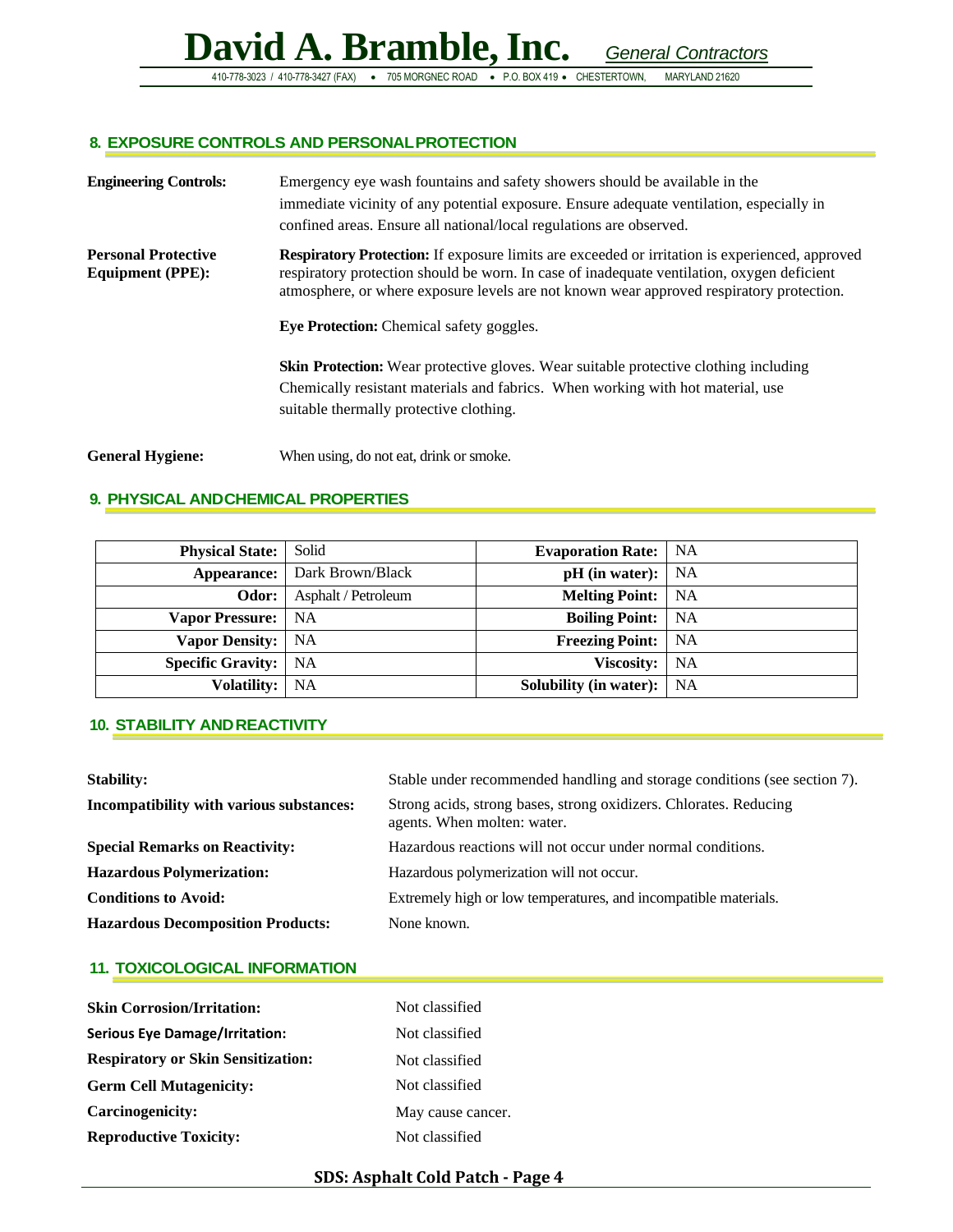410-778-3023 / 410-778-3427 (FAX) • 705 MORGNEC ROAD • P.O. BOX 419 • CHESTERTOWN, MARYLAND 21620

| <b>Specific Target Organ Toxicity (Single</b><br><b>Exposure:</b>   | May cause respiratory irritation.                                                                                                                                                                                                                                                                                                                                                                                                                                                                                                                                                  |
|---------------------------------------------------------------------|------------------------------------------------------------------------------------------------------------------------------------------------------------------------------------------------------------------------------------------------------------------------------------------------------------------------------------------------------------------------------------------------------------------------------------------------------------------------------------------------------------------------------------------------------------------------------------|
| <b>Specific Target Organ Toxicity (Repeated</b><br><b>Exposure:</b> | Causes damage to organs through prolonged or repeated exposure.                                                                                                                                                                                                                                                                                                                                                                                                                                                                                                                    |
| <b>Aspiration Hazard:</b>                                           | Not classified                                                                                                                                                                                                                                                                                                                                                                                                                                                                                                                                                                     |
| <b>Symptoms/Injuries After Inhalation:</b>                          | Irritation of the respiratory tract and the other mucous membranes.<br>WARNING: irritating and toxic hydrogen sulfide gas may be<br>present. Greater than 15-20 ppm continuous exposure can cause<br>mucous membrane and respiratory tract irritation. 50-500 ppm can<br>cause headache, nausea, and dizziness. Continued exposure at these<br>levels can lead to loss of reasoning and balance, difficulty in<br>breathing, fluid in the lungs, and possible loss of consciousness.<br>Greater than 500 ppm can cause rapid unconsciousness and death if<br>not promptly revived. |
| <b>Symptoms/Injuries After Skin Contact:</b>                        | Prolonged exposure may cause skin irritation. Risk of thermal burns<br>on contact with molten product.                                                                                                                                                                                                                                                                                                                                                                                                                                                                             |
| <b>Symptoms/Injuries After Eye Contact:</b>                         | May cause slight irritation to eyes.                                                                                                                                                                                                                                                                                                                                                                                                                                                                                                                                               |
| <b>Symptoms/Injuries After Ingestion:</b>                           | Ingestion may cause adverse effects.                                                                                                                                                                                                                                                                                                                                                                                                                                                                                                                                               |
| <b>Chronic Symptoms:</b>                                            | May cause cancer. Causes damage to organs through prolonged or<br>repeated exposure. Emissions from asphalt are suspected of causing<br>cancer. If dust is generated, repeated exposure through inhalation<br>may cause cancer or lung disease. Symptoms will include<br>progressively more difficult breathing, cough, fever, and weight<br>loss.                                                                                                                                                                                                                                 |

#### **12. ECOLOGICAL INFORMATION**

| <b>Ecotoxicity:</b><br>Persistence and<br>Degradability: | Not classified.<br>Not established. |
|----------------------------------------------------------|-------------------------------------|
| <b>Bioaccumulative Potential:</b>                        | Not established.                    |
| <b>Mobility in Soil:</b>                                 | No additional information available |
| <b>Other Adverse Effects:</b>                            | Avoid release to the environment.   |

#### **13. DISPOSAL CONSIDERATIONS**

| <b>Waste Disposal</b><br><b>Recommendations:</b> | Dispose of contents/container in accordance with local, regional, national, and<br>international regulations. |
|--------------------------------------------------|---------------------------------------------------------------------------------------------------------------|
| <b>Additional Information:</b>                   | Container may remain hazardous when empty. Continue to observe all<br>precautions.                            |
| <b>Ecology - Waste Materials:</b>                | Avoid release to the environment.                                                                             |

#### **14. TRANSPORT INFORMATION**

The shipping description(s) stated herein were prepared in accordance with certain assumptions at the time the SDS was authored, and can vary based on a number of variables that may or may not have been known at the time the SDS was issued.

In Accordance with DOT Not regulated for transport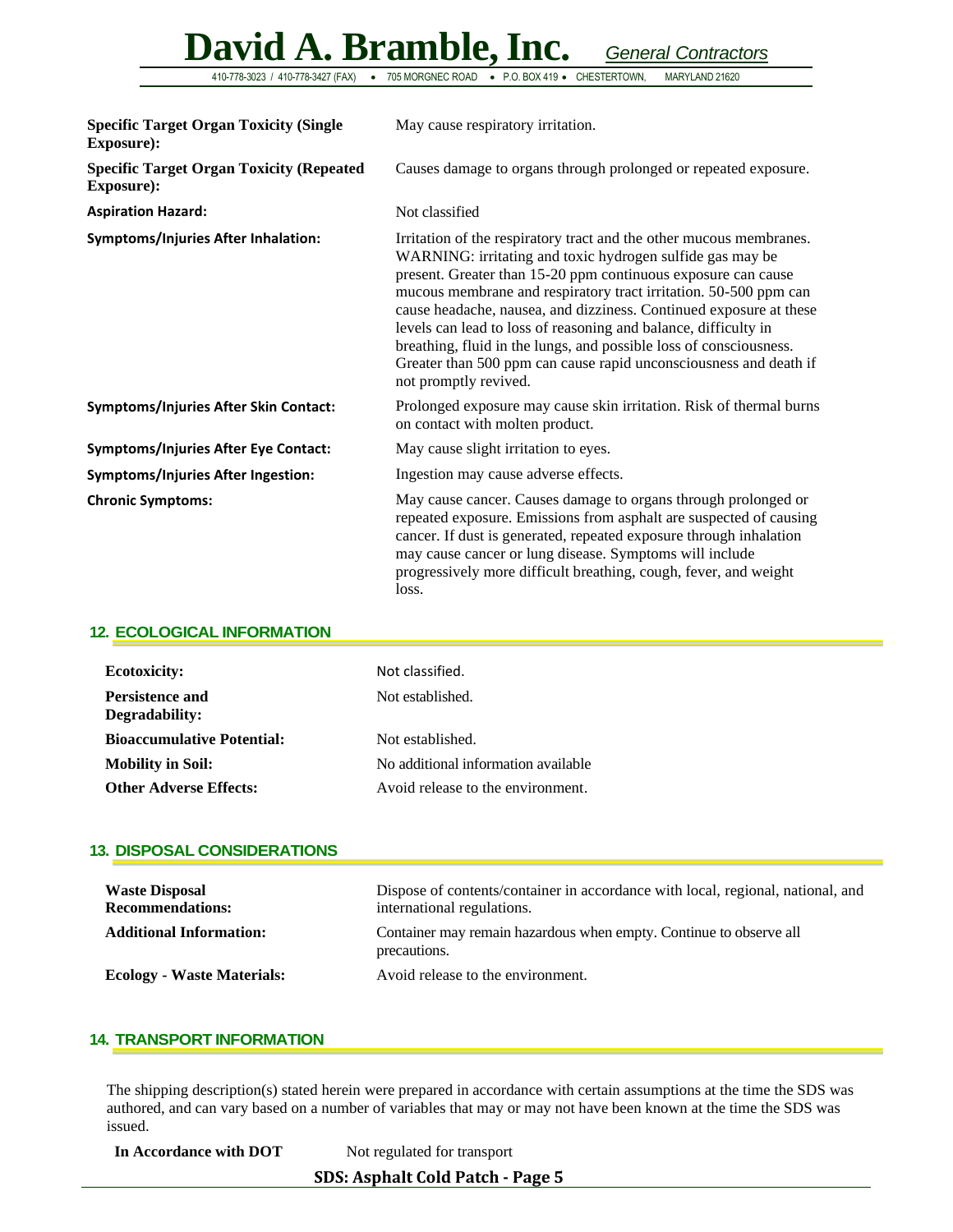410-778-3023 / 410-778-3427 (FAX) • 705 MORGNEC ROAD • P.O. BOX 419 • CHESTERTOWN, MARYLAND 21620

| In Accordance with IMDG | Not regulated for transport |
|-------------------------|-----------------------------|
| In Accordance with IATA | Not regulated for transport |

#### **15. REGULATORY INFORMATION**

#### **SARA Section 311/312 Hazard Classes:** Immediate (acute) health hazard

Delayed (chronic) health hazard

#### **Asphalt (8052-42-4)**

Listed on the United States TSCA (Toxic Substances Control Act) inventory

- U.S. Massachusetts Right To Know List
- U.S. New Jersey Right to Know Hazardous Substance List
- U.S. Pennsylvania RTK (Right to Know) List

#### **Proprietary Fuel 1 (Proprietary)**

Listed on the United States TSCA (Toxic Substances Control Act) inventory

#### **Alkanes, C10-20-branched and linear (928771-01-1)**

Listed on the United States TSCA (Toxic Substances Control Act) inventory

#### **Sulfur (7704-34-9)**

Listed on the United States TSCA (Toxic Substances Control Act) inventory

- U.S. Massachusetts Right To Know List
- U.S. New Jersey Right to Know Hazardous Substance List
- U.S. Pennsylvania RTK (Right to Know) List

#### **Naphthalene (91-20-3)**

Listed on the United States TSCA (Toxic Substances Control Act) inventory Subject to reporting requirements of United States SARA Section 313 EPA TSCA Regulatory Flag: T - T - indicates a substance that is the subject of a Section 4 test rule under TSCA CERCLA RQ: 100 lb SARA Section 313 – Emission Reporting: 0.1% U.S. - California - Proposition 65 - Carcinogens List: WARNING: This product contains chemicals known to the State of California to cause cancer. U.S. - Massachusetts - Right To Know List

- U.S. New Jersey Right to Know Hazardous Substance List
- U.S. Pennsylvania RTK (Right to Know) Environmental Hazard List
- U.S. Pennsylvania RTK (Right to Know) List

#### **Slags, ferrous metal, blast furnace (65996-69-2)**

Listed on the United States TSCA (Toxic Substances Control Act) inventory

#### **Limestone (1317-65-3)**

Listed on the United States TSCA (Toxic Substances Control Act) inventory

- U.S. Massachusetts Right To Know List
- U.S. New Jersey Right to Know Hazardous Substance List

U.S. - Pennsylvania - RTK (Right to Know) List

#### **Dolomite (CaMg(CO3)2) (16389-88-1)**

Listed on the United States TSCA (Toxic Substances Control Act) inventory

#### **Quartz (14808-60-7)**

Listed on the United States TSCA (Toxic Substances Control Act) inventory

U.S. - California - Proposition 65 - Carcinogens List: WARNING: This product contains chemicals known to the State of California to cause cancer.

- U.S. Massachusetts Right To Know List
- U.S. New Jersey Right to Know Hazardous Substance List
- U.S. Pennsylvania RTK (Right to Know) List